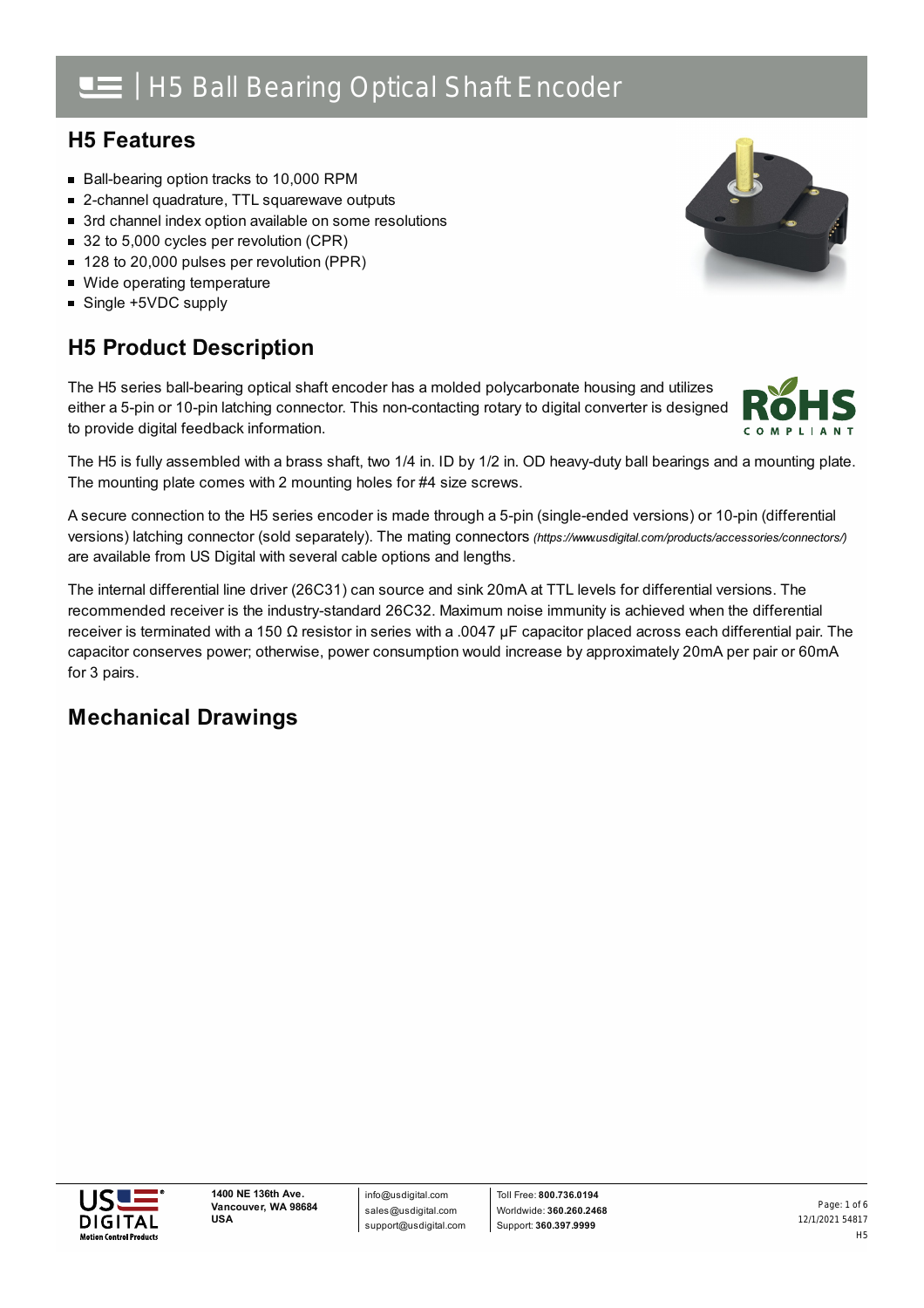# H5 Ball Bearing Optical Shaft Encoder



## **Specifications**

#### **ENVIRONMENTAL**

| <b>PARAMETER</b>                                                                                                   | <b>VALUE</b>   | <b>UNITS</b> |
|--------------------------------------------------------------------------------------------------------------------|----------------|--------------|
| Operating Temperature, CPR < 2000                                                                                  | $-40$ to $100$ | C            |
| Operating Temperature, CPR $\geq$ 2000                                                                             | $-25$ to 100   | C            |
| Vibration (5Hz to 2kHz)                                                                                            | 20             | G            |
| Electrostatic Discharge<br>Single-ended (-S version), IEC 61000-4-2<br>Differential (-D version), Human Body Model | ± 4<br>±2      | kV           |



info@usdigital.com sales@usdigital.com support@usdigital.com

Toll Free: **800.736.0194** Worldwide: **360.260.2468** Support: **360.397.9999**

12/1/2021 54817 H5 Page: 2 of 6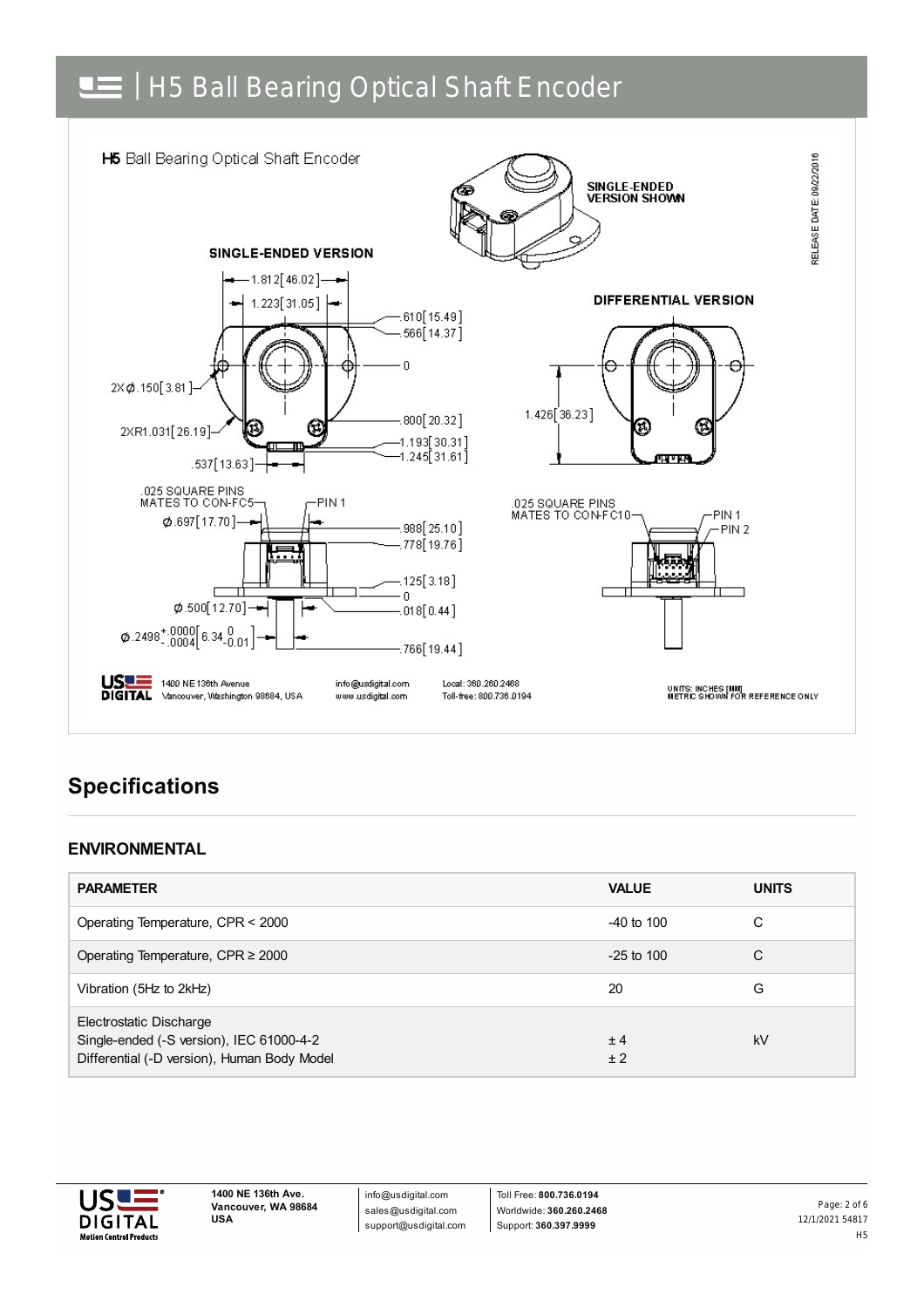#### **MECHANICAL**

| <b>PARAMETER</b>                                                | <b>VALUE</b>                                                                                                                              |
|-----------------------------------------------------------------|-------------------------------------------------------------------------------------------------------------------------------------------|
| Max. Acceleration                                               | 100000 rad/sec <sup>2</sup>                                                                                                               |
| Max. Shaft Speed (mechanical)                                   | 10000 rpm (1)                                                                                                                             |
| Max. Shaft Torque                                               | $0.05$ in- $oz$                                                                                                                           |
| Max. Shaft Loading                                              | $2$ lbs.                                                                                                                                  |
| <b>Bearing Life</b>                                             | life in millions of revs. = $(90/P)^3$<br>where $P =$ radial load in pounds.                                                              |
| Weight<br>Single-ended<br><b>Differential</b>                   | $1.79$ oz.<br>1.89 oz.                                                                                                                    |
| Max. Shaft Runout                                               | 0.006 in. T.I.R.                                                                                                                          |
| Mounting Plate Screw Torque                                     | $(#4-40)$ 4-6                                                                                                                             |
| Moment of Inertia                                               | $0.001$ oz-in-s <sup>2</sup>                                                                                                              |
| Technical Bulletin TB1001 - Shaft and<br><b>Bore Tolerances</b> | Download (https://www.usdigital.com/support/resources/reference/technical-docs/technical-<br>bulletins/shaft-and-bore-tolerances-tb1001/) |

(1) The maximum speed due to electrical considerations is dependent on the CPR. See the EM1

*(https://www.usdigital.com/products/encoders/incremental/modules/em1/)* and EM2

*(https://www.usdigital.com/products/encoders/incremental/modules/em2/)* product pages.

#### **PHASE RELATIONSHIP**

B leads A for clockwise shaft rotation, and A leads B for counterclockwise rotation when viewed from the shaft side of the encoder.

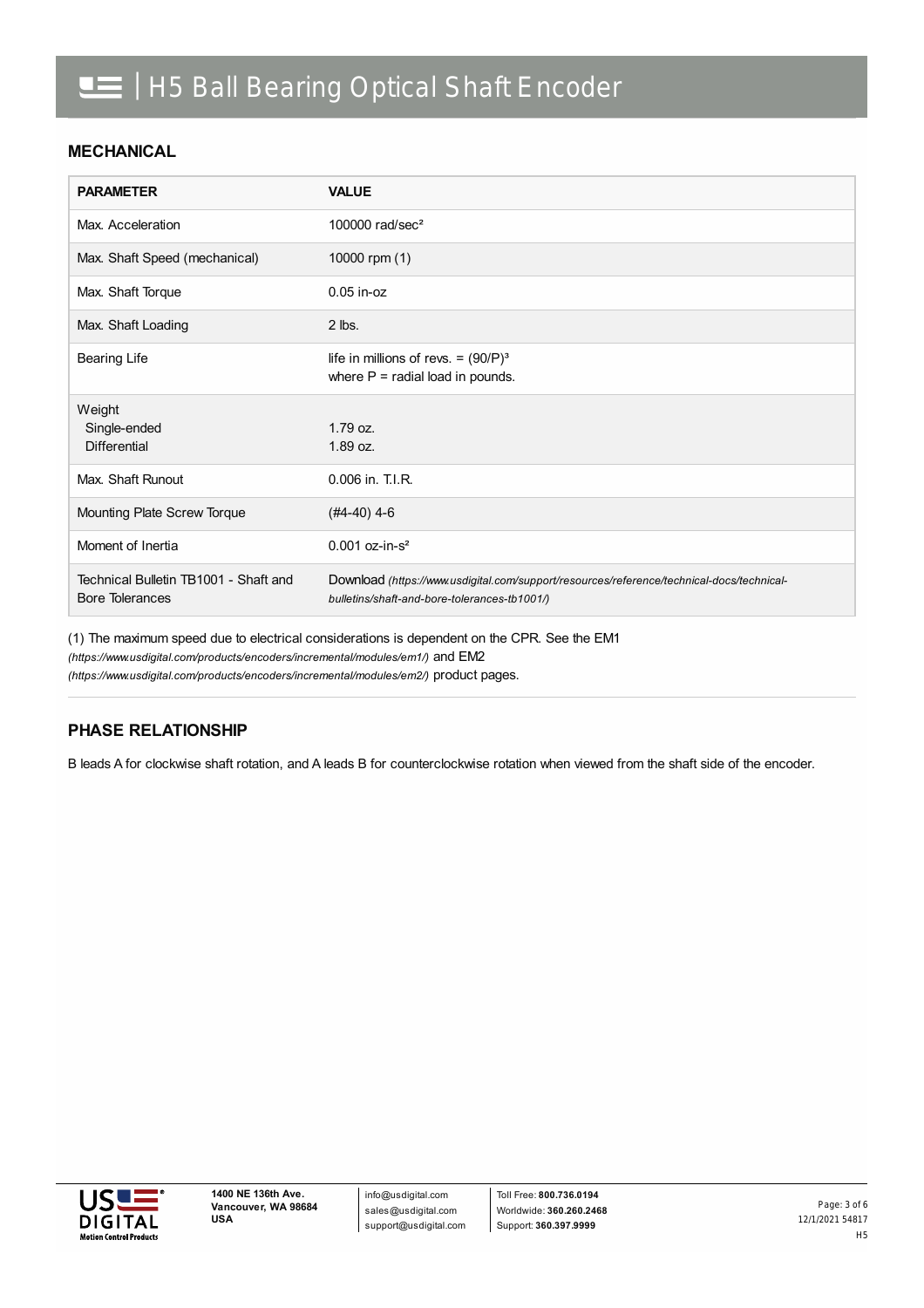#### **SINGLE-ENDED ELECTRICAL**

- Specifications apply over the entire operating temperature range.
- Typical values are specified at Vcc = 5.0Vdc and 25°C.

For complete details, see the EM1 *[\(https://www.usdigital.com/products/encoders/incremental/modules/em1/\)](https://www.usdigital.com/products/encoders/incremental/modules/em1/)* or EM2 *(https://www.usdigital.com/products/encoders/incremental/modules/em2/)* product pages.

| <b>PARAMETER</b>           | MIN. | TYP. | MAX.    | <b>UNITS</b> | <b>CONDITIONS</b>                        |
|----------------------------|------|------|---------|--------------|------------------------------------------|
| Supply Voltage             | 4.5  | 5.0  | 5.5     | V            |                                          |
| Supply Current             |      | 27   | 33      | mA           | $CPR < 500$ , no load                    |
|                            |      | 54   | 62      | mA           | CPR $\geq$ 500 and < 2000, no load       |
|                            |      | 72   | 85      | mA           | $CPR \ge 2000$ , no load                 |
| Low-level Output           |      |      | 0.5     | V            | $I_{OL}$ = 8mA max., CPR < 2000          |
|                            |      |      | 0.5     | V            | $I_{OL}$ = 5mA max., CPR $\geq$ 2000     |
|                            |      | 0.25 |         | V            | no load, CPR $\geq$ 2000                 |
| High-level Output          | 2.0  |      |         | V            | $I_{OH}$ = -8mA max. and CPR < 2000      |
|                            | 2.0  |      |         | V            | $I_{OH}$ = -5mA max. and CPR $\geq$ 2000 |
|                            |      | 4.8  |         | V            | no load and CPR < 2000                   |
|                            |      | 3.5  |         | $\mathsf{V}$ | no load and CPR $\geq$ 2000              |
| Output Current Per Channel | $-8$ |      | $\,8\,$ | mA           | CPR < 2000                               |
|                            | $-5$ |      | 5       | mA           | $CPR \geq 2000$                          |
| Output Rise Time           |      | 110  |         | nS           | CPR < 2000                               |
|                            |      | 50   |         | nS           | CPR $\geq$ 2000, $\pm$ 5mA load          |
| <b>Output Fall Time</b>    |      | 100  |         | nS           | CPR < 2000                               |
|                            |      | 50   |         | nS           | CPR $\geq$ 2000, $\pm$ 5mA load          |

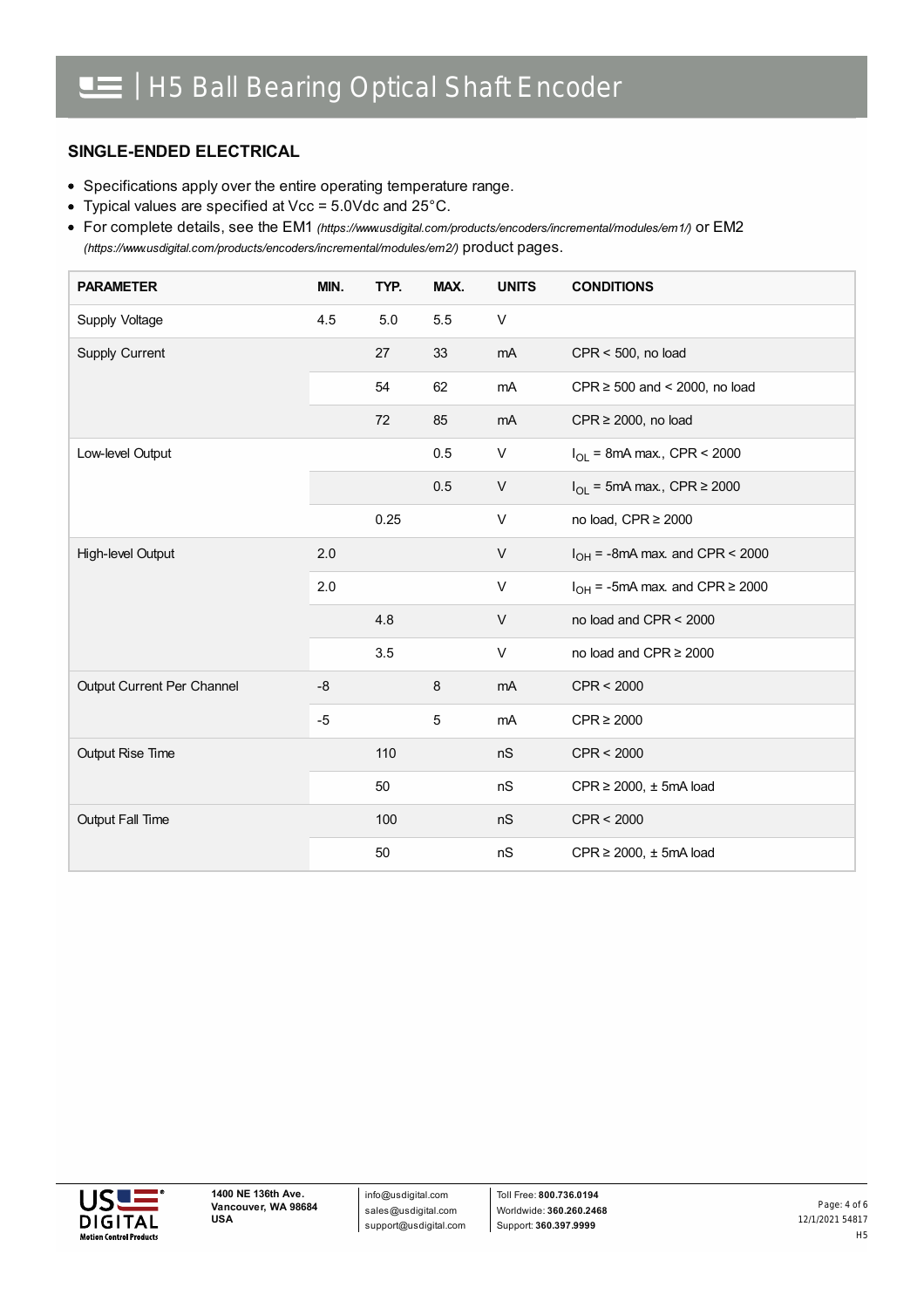#### **DIFFERENTIAL ELECTRICAL**

- Specifications apply over the entire operating temperature range.
- Typical values are specified at Vcc = 5.0Vdc and 25°C.
- For complete details, see the EM1 *[\(https://www.usdigital.com/products/em1\)](https://www.usdigital.com/products/em1)* and EM2 *(https://www.usdigital.com/products/em2)* product pages.

| <b>PARAMETER</b>                   | MIN. | TYP. | MAX. | <b>UNITS</b> | <b>CONDITIONS</b>                  |
|------------------------------------|------|------|------|--------------|------------------------------------|
| Supply Voltage                     | 4.5  | 5.0  | 5.5  | V            |                                    |
| <b>Supply Current</b>              |      | 29   | 36   | mA           | $CPR < 500$ , no load              |
|                                    |      | 56   | 65   | mA           | CPR $\geq$ 500 and < 2000, no load |
|                                    |      | 74   | 88   | mA           | CPR $\geq$ 2000, no load           |
| Low-level Output                   |      | 0.2  | 0.4  | V            | $I_{\Omega}$ = 20mA max.           |
| High-level Output                  | 2.4  | 3.4  |      | $\vee$       | $I_{OH}$ = -20mA max.              |
| Differential Output Rise/Fall Time |      |      | 15   | nS           |                                    |

#### **PIN-OUT**

| <b>5-PIN SINGLE-ENDED</b> |                    | <b>10-PIN DIFFERENTIAL</b> |                    |  |
|---------------------------|--------------------|----------------------------|--------------------|--|
| Pin                       | <b>Description</b> | Pin                        | <b>Description</b> |  |
| 1                         | Ground             | 1                          | Ground             |  |
| 2                         | Index              | $\overline{2}$             | Ground             |  |
| 3                         | A channel          | 3                          | Index-             |  |
| 4                         | +5VDC power        | $\overline{4}$             | Index+             |  |
| 5                         | <b>B</b> channel   | 5                          | A- channel         |  |
|                           |                    | 6                          | A+ channel         |  |
|                           |                    | $\overline{7}$             | +5VDC power        |  |
|                           |                    | $\, 8$                     | +5VDC power        |  |
|                           |                    | 9                          | B- channel         |  |
|                           |                    | 10                         | B+ channel         |  |



info@usdigital.com sales@usdigital.com support@usdigital.com

Toll Free: **800.736.0194** Worldwide: **360.260.2468** Support: **360.397.9999**

12/1/2021 54817 H5 Page: 5 of 6